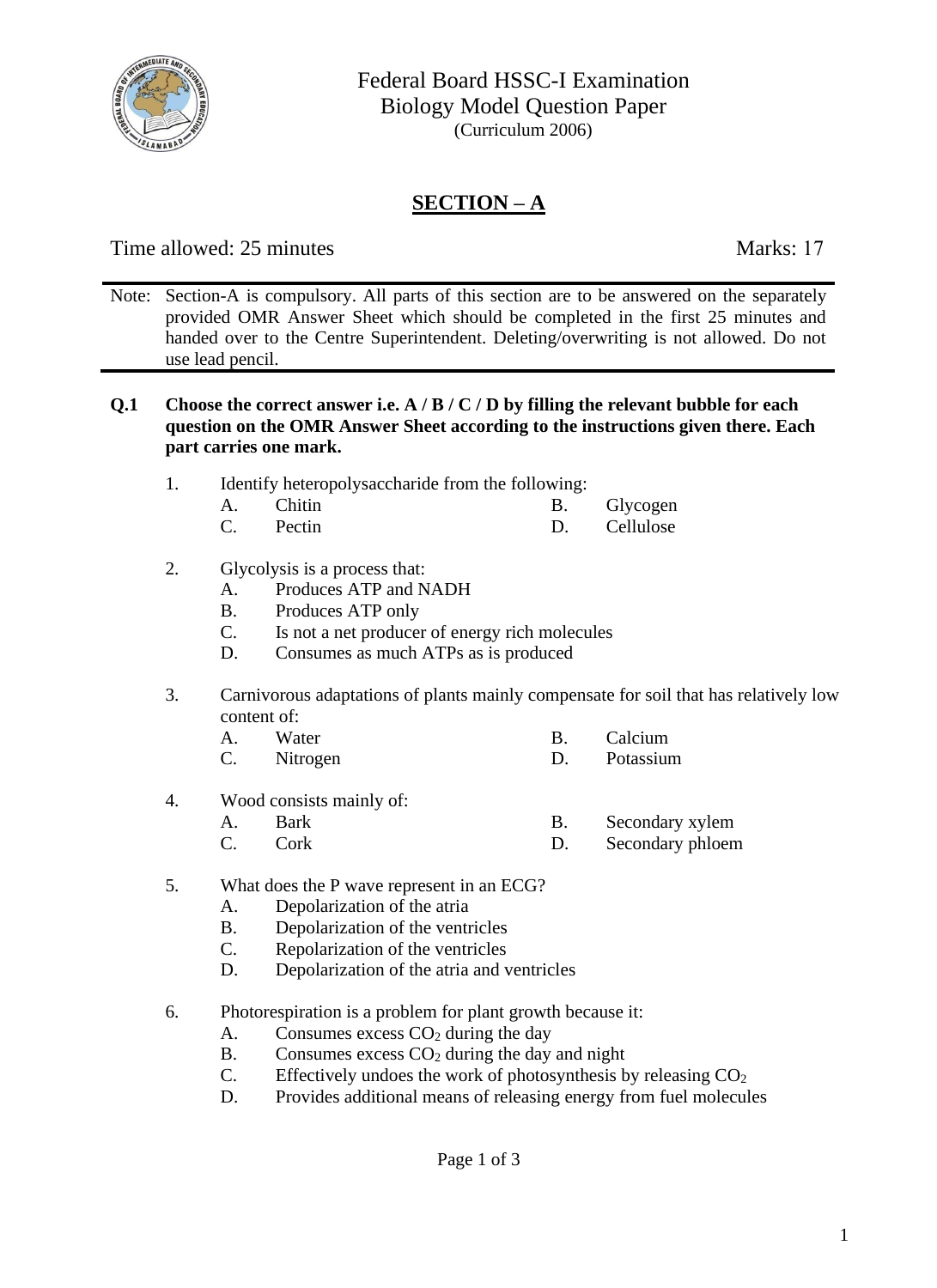- 7. In contrast to kingdom Animalia and Plantae, the organisms of kingdom Fungi have:
	-
	- A. A cell wall B. Centrioles in cells
	- C. Heterotrophic mode of nutrition D. Nuclear mitosis
- 8. Which of the following is not common to all divisions of vascular plants?
	- A. Development of seeds
	- B. Alternation of generations
	- C. Xylem and phloem
	- D. Dominance of diploid generation
- 9. Which of the following subdivisions of the animal kingdom encompasses all the others in the list?
	- A. Protostomes B. Deuterostomes
	- C. Bilateria D. Coelomates
- 10. A certain poison disrupts the cytoskeleton of cell. Which of the following functions would be affected most probably by the poison?
	- A. Digestion within lysosomes B. Protein synthesis
		-
	- C. Cell division D. Cellular respiration
- 11. Aslam wants to study the detailed function of glyoxysomes as cell organelles. Which of the following materials will be more suitable for his research?
	- A. Muscle cells B. Mesophyll cells
	- C. Radish root cells D. Oil seeds
- 12. In the following branched metabolic pathway, a dotted line with a minus sign symbolizes inhibition of a metabolic step by an end product:



Which reaction would prevail if both Q and S are present in the cell in high concentration?

- A.  $L \longrightarrow M$  B.  $M \rightarrow O$ C.  $L \rightarrow N$  D.  $0 \rightarrow P$
- 13. A microbiologist found that some bacteria infected by bacteriophages had developed the ability to make a particular amino acid that they couldn't make before. This new ability was probably a result of:

| Conjugation | Transduction   |
|-------------|----------------|
| Induction   | Transformation |

- 14. Only an animal species with diaphragm can be expected to have:
	- A. Lungs B. Hair
	- C. Feathers D. Moist skin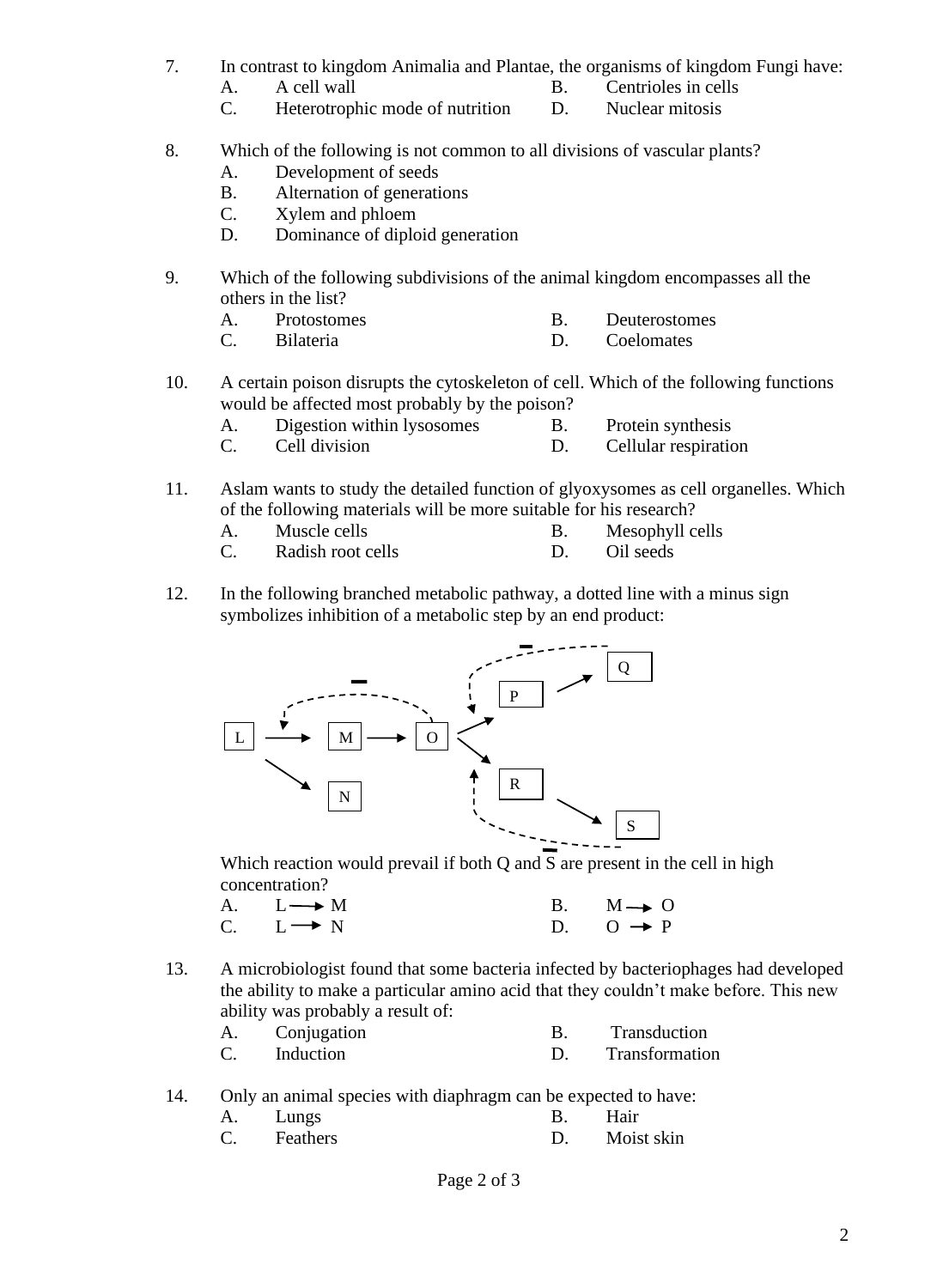- 15. If a long day plant has a critical night length of 9 hours. Which of the following 24 hours cycles will prevent flowering?
	- A. 16 hours light/08 hours dark
	- B. 14 hours light/10 hours dark
	- C. 15.5 hours light/8.5 hours dark
	- D. 08 hours light/08 hours dark/flash of light/08 hours dark
- 16. The given diagram illustrates three adjacent cells with different water potential:



The direction of movement of water molecules across the given cells would be: A. **I** $\rightarrow$ **II B**. **III** $\rightarrow$ **II** $\rightarrow$ **I** C. **II** $\rightarrow$  **I** $\rightarrow$  **III** D. **III** $\rightarrow$  **I** $\rightarrow$  **II** 

17. After surgical removal of an infected gall bladder a person must be especially careful to restrict his/her intake of:

| to republic model model |  |            |  |  |
|-------------------------|--|------------|--|--|
| A. Starch               |  | B. Sugar   |  |  |
| C. Fats                 |  | D. Protein |  |  |

| D. | Sugar   |
|----|---------|
| D. | Protein |

| $\overline{\mathbf{c}}$ | $\sim$ 3 |       |    | 4 5 6 7                                      | $\mathbf{x}$ |  |
|-------------------------|----------|-------|----|----------------------------------------------|--------------|--|
| $\overline{A}$          |          |       |    | $\overline{A}$ $\overline{C}$ $\overline{D}$ |              |  |
| $-11$                   |          | 12 13 | 14 | 15                                           |              |  |
|                         |          |       |    |                                              |              |  |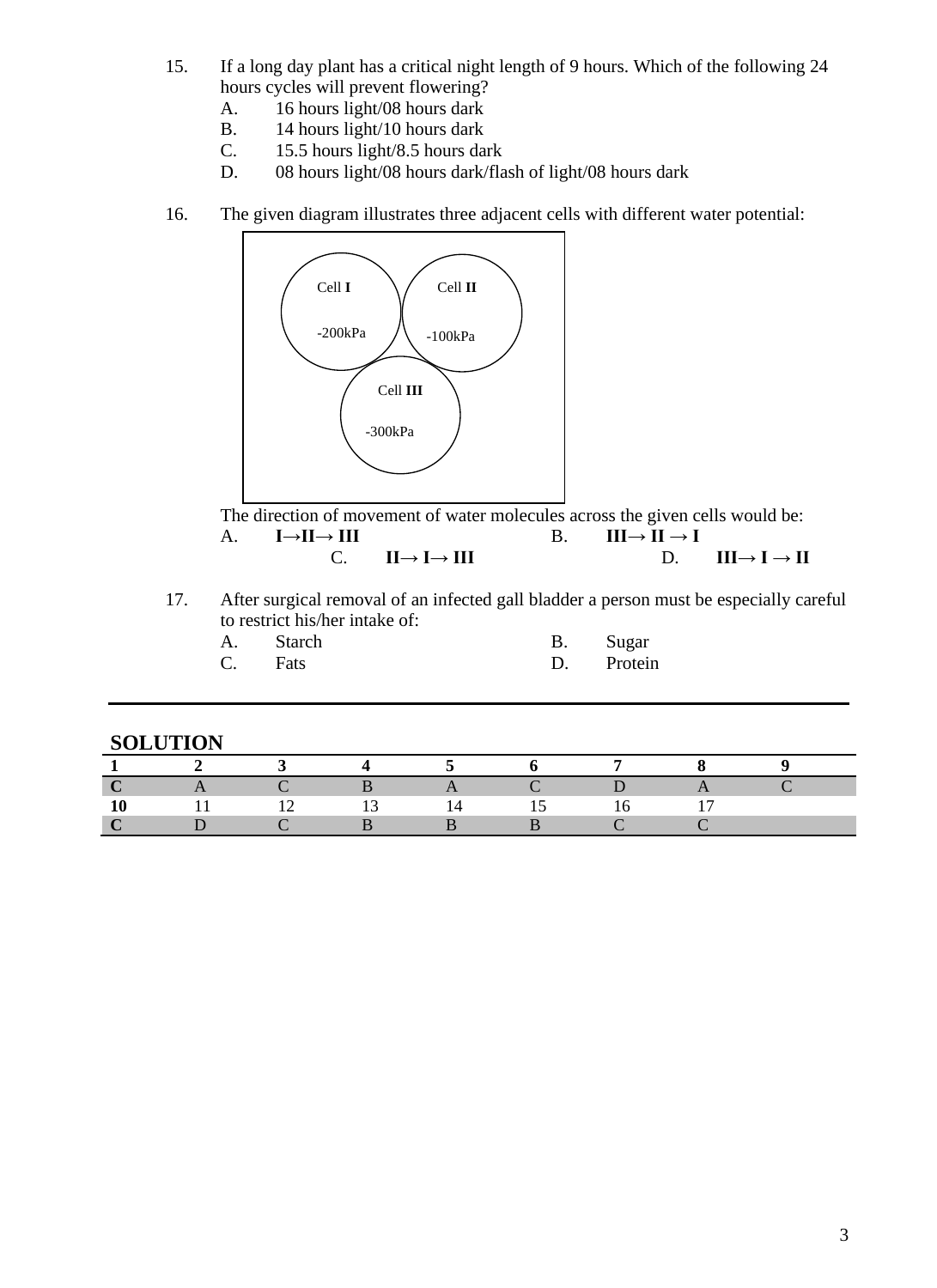

Federal Board HSSC-I Examination Biology Model Question Paper (Curriculum 2006)

Time allowed: 2.35 hours Total Marks: 68

## **SECTION – B** (Marks 42)

**Q.2**Attempt any **FOURTEEN** parts from the following. All parts carry equal marks.  $(14 \times 3 = 42)$ 

i. Define

a. Oligosaccharides b. Autophagy c. Virion

Answer: a. **Oligosaccharides:** Carbohydrates that on hydrolysis yield 2-10 monosaccharide units OrCarbohydrates produced by condensation of 2-10 monosaccharide units.

b. **Autophagy:** The self eating process of a cell in which unwanted structures within the cell are engulfed and digested by lysosomes.

c.**Virion:** A complete viral particle containing capsid and genome is called virion

ii. List the unifying Archaeal features that distinguish them from Bacteria.

#### Answer: **Unifying features of Archaea:**

- 1. Composition of cell wall: Do not contain peptidoglycan. Composed of polysaccharides, protein or without cell wall
- 2. Composition of cell membrane: Contain unusual lipids in which glycerol is linked to branched chain hydrocarbon instead of fatty acids.
- 3. Methanogenesis
- 4. Mode of nutrition: Use three sources of energy i.e sunlight, inorganic compounds and organic compounds
- 5. Unique Ribosomal RNA sequence: AAACUUAAA

## iii. Complete the following table.

| <b>Disease</b>        | <b>Causative agent</b>     |
|-----------------------|----------------------------|
| Tuberculosis          | Mycobacterium tuberculosis |
| Ringworm              | Microsporumaudouinii/Fungi |
| Soft rot in potato    | Erwinaanylovora/Bacteria   |
| Athlete's foot        | Tinea pedis/Fungi          |
| Late blight in potato | Phytophthorainfestans      |
| Typhoid               | Salmonella typhi           |

iv. In the following diagram a segment of thylakoid membrane is depicted showing an important

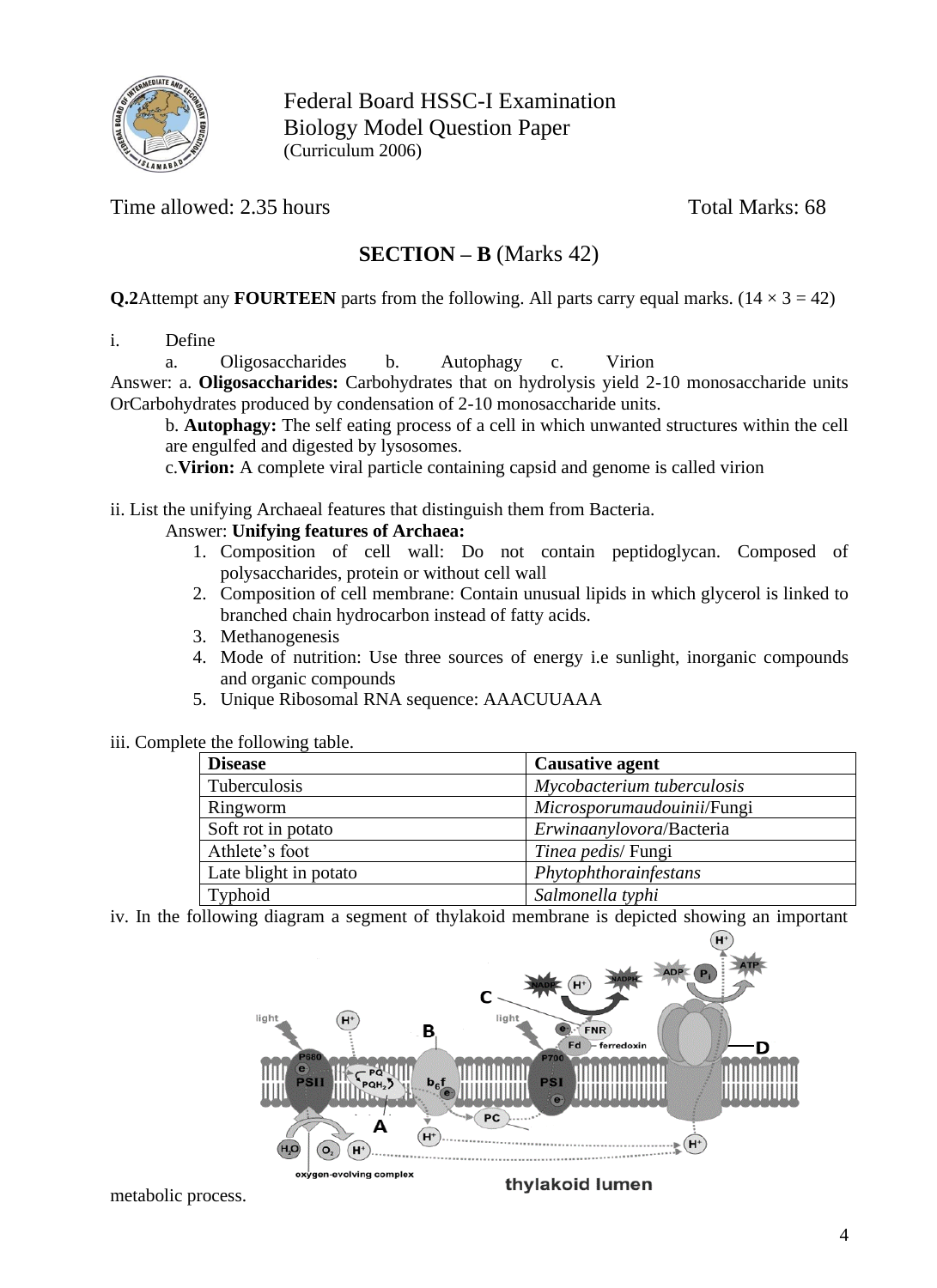|         | Name the parts labelled as A, B, C and D. |                    | (01) |
|---------|-------------------------------------------|--------------------|------|
| Answer: | $A = Plastoquinone$                       | $B = C$ ytochrome  |      |
|         | $C = Ferredoxin-NADP$ Reductase           | $D = ATP$ Synthase |      |

b. Explain the process that is depicted in the diagram. (02) The process that is depicted is non-cyclic photophosphorylation and chemiosmosis. The photo excited P 680 of PS II when emit two electrons, it splits water to fill its electron hole, producing oxygen and H<sup>+</sup>. The electrons pass through the electron transport chain, gradually releasing energy which is used to pump H<sup>+</sup> from stroma into the thylakoid lumen. The electrons after reaching PS I are again excited by light and enter into second electron transport chain, finally accepted by NADP along with  $H^+$  of water producing NADPH.  $H^+$  pass through ATP synthase and accompanied by synthesis of ATP (Chemiosmosis). As this ATP synthesis is driven by light, therefore it is called Photophosphorylation.

v. Make a list of the land adaptations of Bryophytes.

## Answer:**Land adaptations of Bryophytes:**

- 1. Multicellular plant body and conservation of water
- 2. Absorption of CO<sup>2</sup>
- 3. Absorption of water
- 4. Heterogamy
- 5. Protection of reproductive cells
- 6. Embryo formation
- 7. Alternation of generations

vi. Classify animals on the basis of body cavity.

## **Answer: Classification of animals based upon type of body cavity:**

- 1. Acoelomates: No body cavity between digestive tract and outer body wall. The mesoderm is solidly packed between ectoderm and endoderm e.g Platyhelementhes.
- 2. Pseudocoelomates: A false cavity develops between mesoderm and endoderm e.g Aschelmenthes.
- 3. Coelomates: The body cavity forms within the mesoderm and is completely lined by mesoderm on both sides (True coelom). Cavity is filled with coelomic fluid e.g Annelida to Chordata

vii. Elaborate the role of Pancreas as an exocrine gland.

**Answer: Pancreas as exocrine gland**: The exocrine secretion of pancreas called pancreatic juice is transported through pancreatic duct into the duodenum, that contains an aqueous component and an enzymatic component. **Aqueous component** includes water and bicarbonates. Bicarbonte in the aqueous component neutralizes the acidic chyme. **Enzymatic component** contains:

- Inactive forms of proteolytic enzymes like Trypsinogen, Chymotrypsinogen and procarboxypeptidase which are changed into their active forms as Trypsin, Chymotrypsin and Carboxypeptiase by exposure to enterokinase or active trypsin. This activation takes place in lumen of small intestine.
- Pancreatic amylase continues the digestion of carbohydrates.
- Pancreatic lipase digest lipids into free fatty acids, glycerides and cholesterol.
- Deoxyribonucleases and ribonucleases reduce DNA and RNA into their nucleotides.

## viii. List the ways, the fever kills microbes.

Answer: Fever or pyrexia is the raised body temperature than normal. The invaded microbes and certain white blood cells often produce pyrogens that raise the hypothalamic thermostat and body temperature.

1. Higher than normal temperature increases the activity of phagocytic white blood cells that attack bacteria.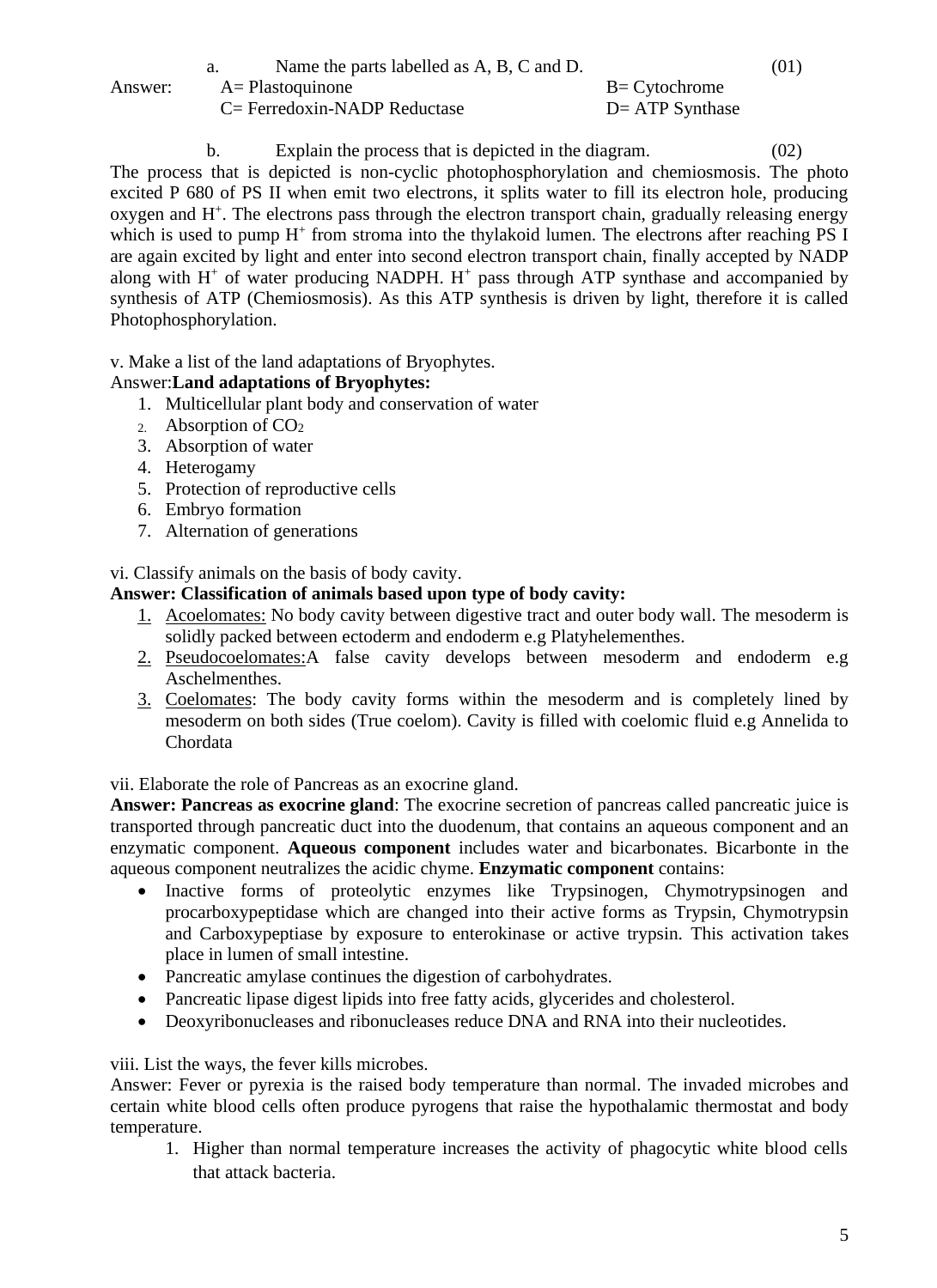- 2. The endogenous pyrogens cause other cells to reduce concentration of iron in the blood because many bacteria need more iron to reproduce at temperature of 38°C or 39°C than 37°C. So fever and reduced iron concentration combine to slow down the growth of bacteria.
- 3. Fever also increases the production of interferons that travel to other cells to increase resistance to viral attack.
- 4. The higher body temperature may directly inactivate the virus particles, thus inhibiting their growth.

ix. Sketch a graph to show the effects of enzyme catalyzed and non-enzyme catalyzed reactions on activation energy.



x.Sketch the life cycle of plasmodial slime mold diagrammatically.

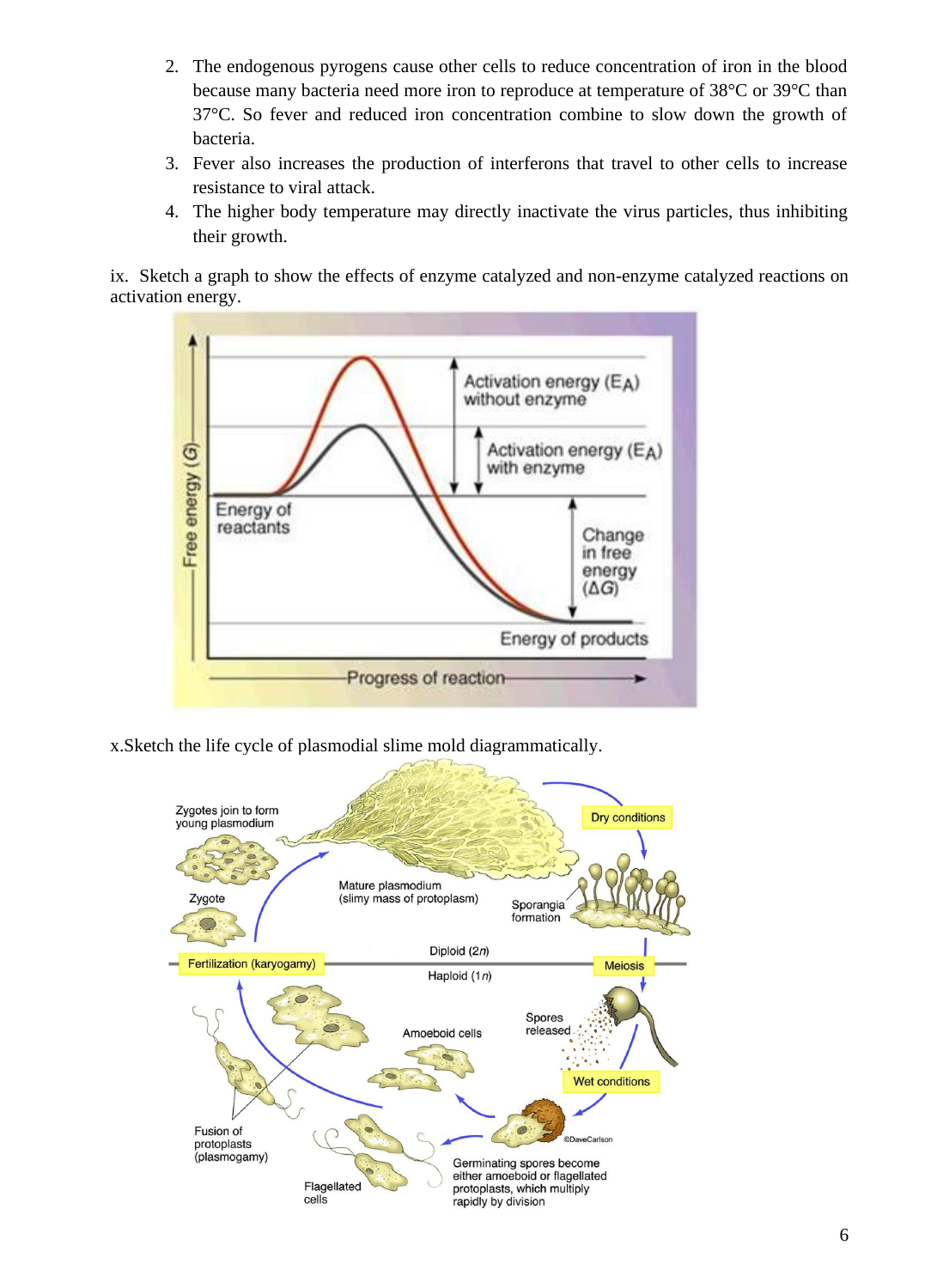xi. How would you differentiate between Ascomycota and Basidiomycota? Show in a comparison table for at least six features.

| <b>Features</b><br>Ascomycota |                                 | <b>Basidiomycota</b>            |  |
|-------------------------------|---------------------------------|---------------------------------|--|
| Common name                   | Sac fungi                       | Club fungi                      |  |
| Fruiting body                 | Ascocarp                        | Basidiocarp                     |  |
| Structure of sporangium       | Sac like Ascus                  | Club like Basisium              |  |
| Asexual reproduction          | Conidiospores                   | Conidiospores<br>(Rare),        |  |
|                               | (common)                        | Fragmentation(Rare)             |  |
| Spores produced after sexual  | Ascospores                      | <b>Basidiospores</b>            |  |
| reproduction                  |                                 |                                 |  |
| Site of sexual spores         | Inside the ascus                | At the tip of basidium          |  |
| Number of spores              | eighth<br>Four<br><sub>or</sub> | Only four basidiospores         |  |
|                               | ascospores                      |                                 |  |
| Examples                      | Morels,<br>Yeasts,              | Mushrooms, bracket fungi, rust, |  |
|                               | Truffles                        | smut                            |  |

xii. Give three features of Platyhelminthes for parasitic mode of life.

Answer:**Three adaptations for parasitic mode of life:** (Any three)

- Movement is restricted due to lack of locomotory structures.
- Digestive system is incomplete or absent
- No transport and respiratory system
- Possess suckers for attachment and food sucking
- Thick cuticle on body wall.
- Large number of off springs.

xiii. Following is the diagram of an ovule of flowering plants.



a. Correctly name the parts labelled as A, B, C and D.  $(0.5 \times 4 = 02)$ Answer:  $A = Ovum (Egg)$  B= Synergids C= Polar nuclei D= Antipodals

b. Which stage of the life cycle is represented by the 8 labeled cells? (01) Answer: Megagametophyte (Female gametophyte)

xiv. Complete the following table for the comparison of Chondrichthyes and Osteichthyes.

| <b>Features</b>                | Condrichthyes | <b>Osteichthyes</b>        |  |
|--------------------------------|---------------|----------------------------|--|
| Position of mouth              | Ventral       | Terminal                   |  |
| Types of scales                | Placoid       | Dermal scales embedded in  |  |
|                                |               | skine.gctenoid and cycloid |  |
| Endoskeleton made up Cartilage |               | Partly or wholly bone      |  |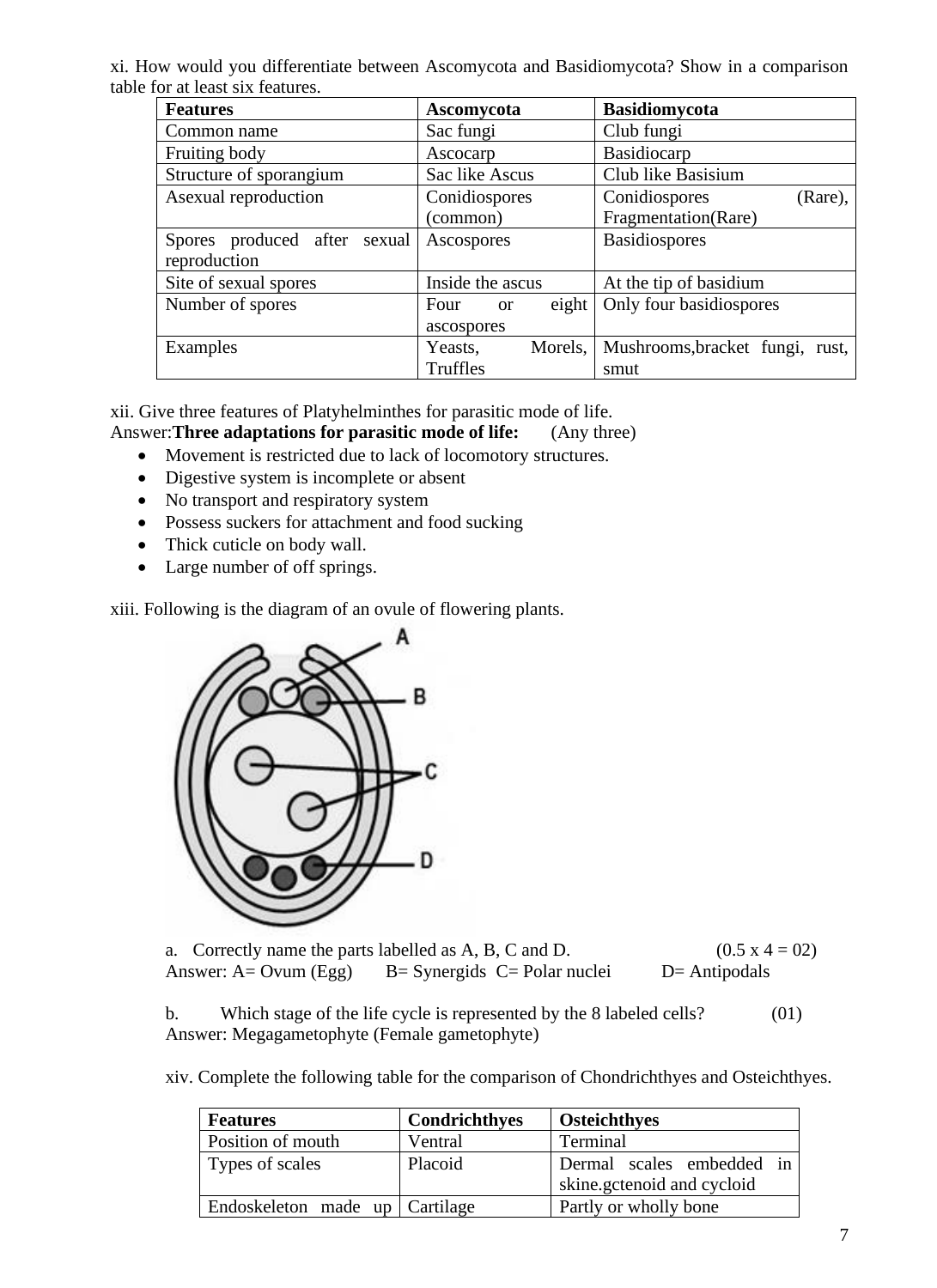| -O1                  |              |            |
|----------------------|--------------|------------|
| Caudal fin           | Heterocercal | Homocercal |
| Number of gill pairs | 5-7 pairs    | 4 pairs    |
| Operculum            | Absent       | Present    |

xv. Differentiate between Hydrophytes and Xerophytes in tabular form for at least six features.

| <b>Features</b>          | <b>Hydrophytes</b>          | <b>Xerophytes</b>        |
|--------------------------|-----------------------------|--------------------------|
| Habitat                  | Aquatic                     | Terrestrial (Dry)        |
| Availability of water    | Abundant                    | Scarce                   |
| Problems faced by plants | Flooding                    | Severe dehydration       |
| Rate of transpiration    | Very high rate              | Very low rate            |
| Stomatal distribution    | On upper epidermis          | Sunken stomata           |
| Stomatal opening         | Stomata remain open all the | Close in day and open at |
|                          | time                        | night                    |
| Thickness of cuticle     | Very thin or none           | Very thick               |
| Storage of water         | None                        | Store water in succulent |
|                          |                             | organs                   |

xvi. A particular small polypeptide is nine amino acids long. Using three different enzymes to hydrolyze the polypeptide at various sites, we obtained the following five fragments (N denotes the amino terminal of the polypeptide).

- Alanine-Leucine-Aspartic acid-Tyrosine-Valine-Leucine
- Tyrosine-Valine-Leucine
- N-Glycine-Proline-Leucine
- Aspartic acid-Tyrosine-Valine-Leucine
- N-Glycine-Proline-Leucine- Alanine-Leucine

a. Determine the primary structure of this polypeptide. (02)

Answer: a. N-Glycine-Proline-Leucine-Alanine-Leucine-Aspartic acid- Tyrosine-Valine-Leucine (Guidance Note: Protein sequencing of a peptide can be done by finding the overlapping sequences and arranging them in a way that completes the length of peptide. N terminal shows the position of first amino acid. In this case first and last fragments are used to determine the primary structure in following way.

N-Glycine-Proline-Leucine- Alanine-Leucine

Alanine-Leucine-Aspartic Acid-Tyrosine-Valine-Leucine

1 2 3 4 5 6 7 8 9

It's like solving a puzzle using logical reasoning)

b. Highlight the significance of amino acid sequence in proteins. (01) Answer: Amino acid sequence is responsible for primary structure of protein. Any change in amino acid sequence will lead to change in secondary and tertiary structure that may disrupt the proper structure and the protein will not be able to perform its function.

xvii. Apply your knowledge of fungi to signify their role in genetic research. Answer: **Role of Fungi in genetic research:**

- Researchers use *Saccharomyces* (Yeast) to study the molecular genetics of eukaryotes, because its cells are easy to culture and manipulate.
- Pink mold (*Neurospora*) has been used for genetic research
- Yeast was the first eukaryote to be used in genetic engineering.
- Functional artificial chromosome was made in *Saccharomyces cerevisiae*.
- *Saccharomyces cerevisiae* was the first eukaryote whose genetic sequence was completely studied. (Note; Any three)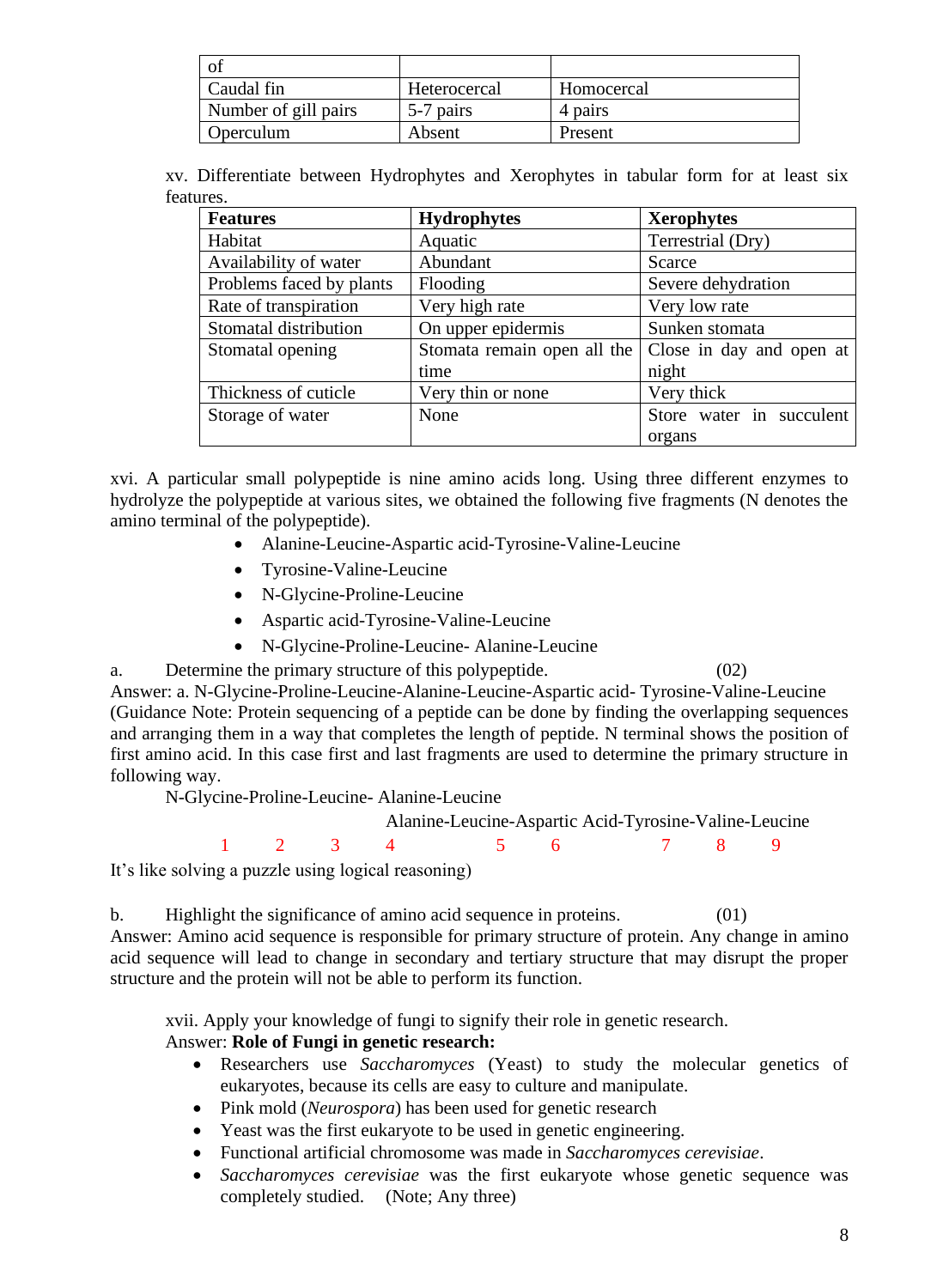xviii. A tip for making cut flowers last longer without wilting is to cut off the ends of stems under water and then transfer the flowers to a vase full of water while drops of water are still present on the cut ends of the stem. Explain why this works?

Answer: For the upward movement of water through plants, the most acceptable theory is the TACT theory. Four factors i.e., Transpiration pull, Adhesion, Cohesion and Tension are combined to form a force that is responsible for ascent of sap. Cut flowers remain fresh for longer when cut this way is following the principle of TACT mechanism. Cutting underwater minimize air bubble entry in xylem. These air bubbles disrupt TACT by breaking water column which forms due to Cohesion.

xix. Advise some changes in life style that could protect people from hypertension and cardiac problems.

#### Answer: **Changes in life style to prevent hypertension and cardiac problems:**

- 1. Avoid smoking, as cigarette smoke contains nicotine that causes arterioles to constrict and raise blood pressure.
- 2. Avoid stimulants like cocaine and amphetamines as they can cause irregular heart attack and stroke.
- 3. Avoid drinking alcohol as it is one of the leading causes of CVD.
- 4. Try to maintain normal body weight.
- 5. Take diet having low cholesterol, low saturated fats and low salt.
- 6. ForVitamins,calcium, magnesium and potassium, take grains, fruits and green vegetables.
- 7. Regular exercise. At least 30 minutes' walk daily.
- 8. Drink 6-8 glasses of water daily.
- 9. Avoid stress and anxiety. Learn to de stress.
- 10. Sound sleep of 7-8 hours.

xx.Following is the diagram of an antibody:



| a.             | Correctly name the parts labelled as A, B, C, D, E and F. |                               | $(0.25 \times 6 = 1.5)$ |
|----------------|-----------------------------------------------------------|-------------------------------|-------------------------|
| Answer:        | $A =$ Antigen binding site                                | $B = \text{Variable segment}$ | $C = Constant segment$  |
|                | $D=$ Light chain                                          | $E=$ Heavy chain              | F = Disulphide bridge   |
| $\mathbf{b}$ . | Which type of human cells produces these antibodies?      |                               | (0.5)                   |
|                | B Lymphocytes (Plasma cells)                              |                               |                         |
| C <sub>1</sub> | List the four different modes of action of antibodies.    |                               | $(0.25 \times 4 = 01)$  |
|                | 1. Neutralizing antigen                                   | 2. Activating complement      |                         |
|                | 3. Precipitating antigen                                  | 4. Facilitating phagocytosis  |                         |

## **SECTION – C**(Marks 26)

**Note:** Attempt any **TWO** questions. All questions carry equal marks.  $(2 \times 13 = 26)$ 

**Q.3**. a. Explain the formation, structure, functional role and disorders related to Lysosomes. **(1.5 x 4 = 6) Answer: Lysosomes:** 

**Structure:***Lyso* means splitting and *soma* means body. These are single membranous, spherical vesicles. They contain digestive or hydrolytic enzymes.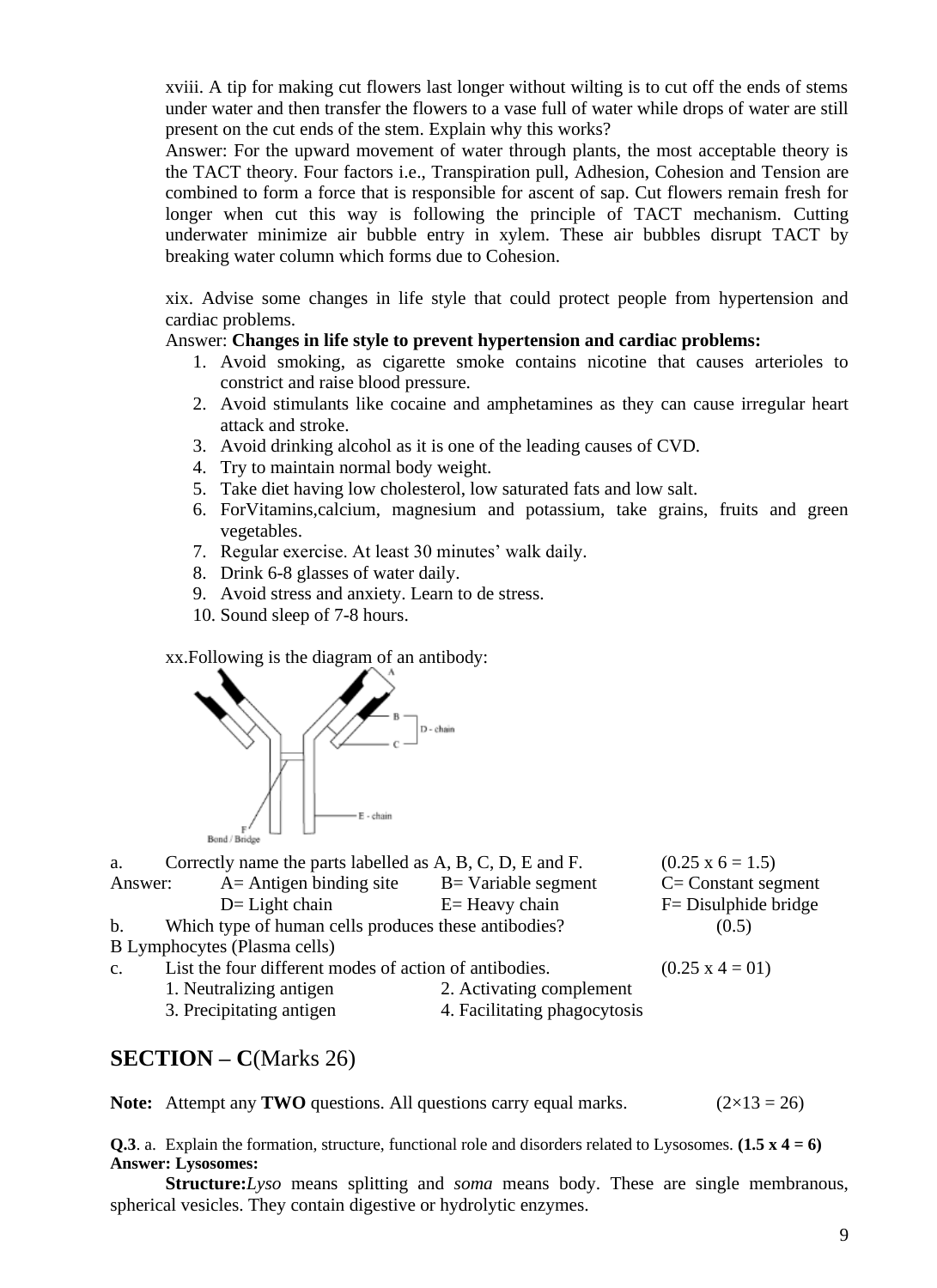**Formation:**The lysosomal enzymes are made by the RER and then are transported to Golgi complex through SER. After modification, these enzymes are released from the *trans* face of Golgi complex in the form of vesicles. Such vesicles are called lysosomes. The newly formed lysosomes before the start of their functions are usually called **primary lysosomes**. In plants and fungi, certain vacuoles carryout enzymatic hydrolysis, a function shared by lysosomes in animal cells.

**Functions:**Lysosomes contain about 40 different digestive enzymes. These enzymes can breakdown every major macromolecule of the cell. The contents of the **lysosome** are acidic. In order to perform its function, the lysosomes fuse with membrane bound vesicle that arises from any of these pathways **endocytosis, phagocytosis** or **autophagocytosis.** These vesicles are referred to as endosomes, phagosomes and autophagosomes respectively. These endosome fuses with lysosomes (primary lysosomes) and forms **secondary lysosomes**. The bio-molecules are further broken down into smaller forms like amino acids, monosaccharides, nucleotides and fatty acids which are then recycled in the cell. Major functions of lysosomes include **intracellular digestion**, **autophagy**, **autolysis** and sometimes **release of extra cellular enzymes**.



Formation and functions of Lysosomes

The ingested food of cell is stored in vesicles, called **food vacuoles**. Once a lysosome has fused with food vacuole, the resulting structure is called **secondarylysosome** in which food begins to digest. The digested products are absorbed by the cytoplasm while the remaining wastes containing vesicle is now called **contractile vacuole**. Later on these vacuoles fuse with cell membrane (exocytosis) to eliminate undigested wastes. This whole process is known as **intracellular digestion**.

The process by which unwanted structures within the cell are engulfed and digested within the lysosomes is called **autophagy**. This is self-eating process of a cell in which a lysosome begins to digest cell's own organelles. Such lysosomes are also called **autophagosomes**. This process either takes place in starvation period in order to obtain energy or it occurs in routine in order to control number of specific organelle. For example: If someone starts to perform heavy muscular exercise, the number of mitochondria begins to increase in his muscle cells, but if he leaves exercise, the number of mitochondria are again decreased by the process of autophagy.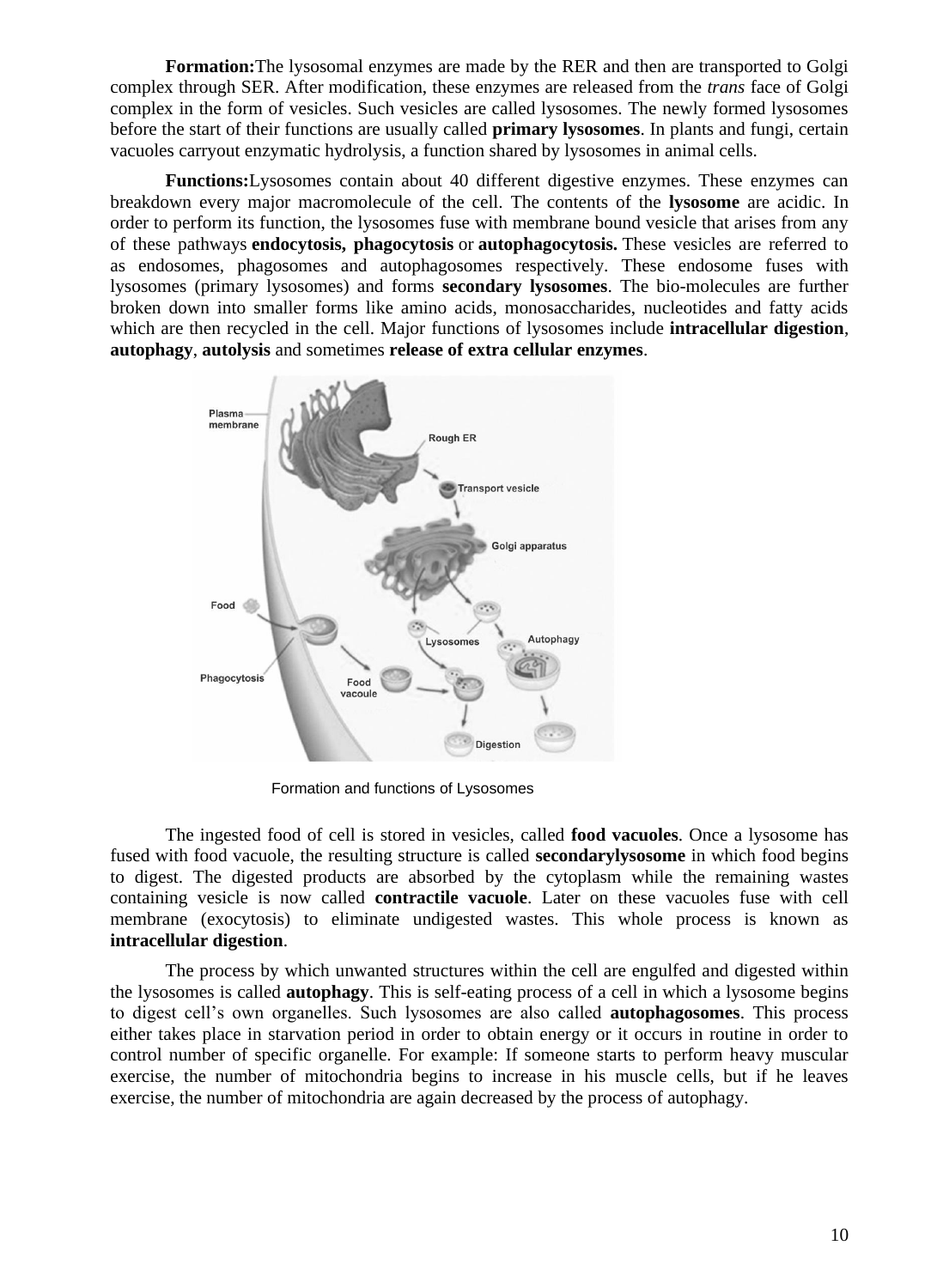Sometimes, especially during developmental phase,when a particular cell is required to be disintegrated, a type of cell death is committed, called **autolysis.** This is aprogrammed cell death in which lysosomes burst and their enzyme contents are quickly dispersed throughout the cytoplasm. In this way the cell is disintegrated into fragments which are phagocytosed by other cells. Due to these function lysosomes are also called **suicidalbags**.



Functions of Lysosomes

**Disorders:**Since,lysosomes contain various digestive enzymes, if a particular lysosomal enzyme is missing in an individual, thedigestion of that particular substance (for which enzyme was specific) will be affected. As a result, the substance begins to accumulate in the cell and cause different problems. Such complications which are caused by the accumulation of various substances in the cell due to lack of certain lysosomal enzymes are called **lysosomalstoragediseases**. These diseases are hereditary and congenital therefore run in particular families and exist by birth in an individual. Most of these diseases are fatal in early childhood. About more than 20 such diseases have been discovered so far. One of the common examples is **Tay-Sachs disease** in which a lipid digesting enzyme is missing or inactive and the brain becomes impaired by an accumulation of lipids in the cell.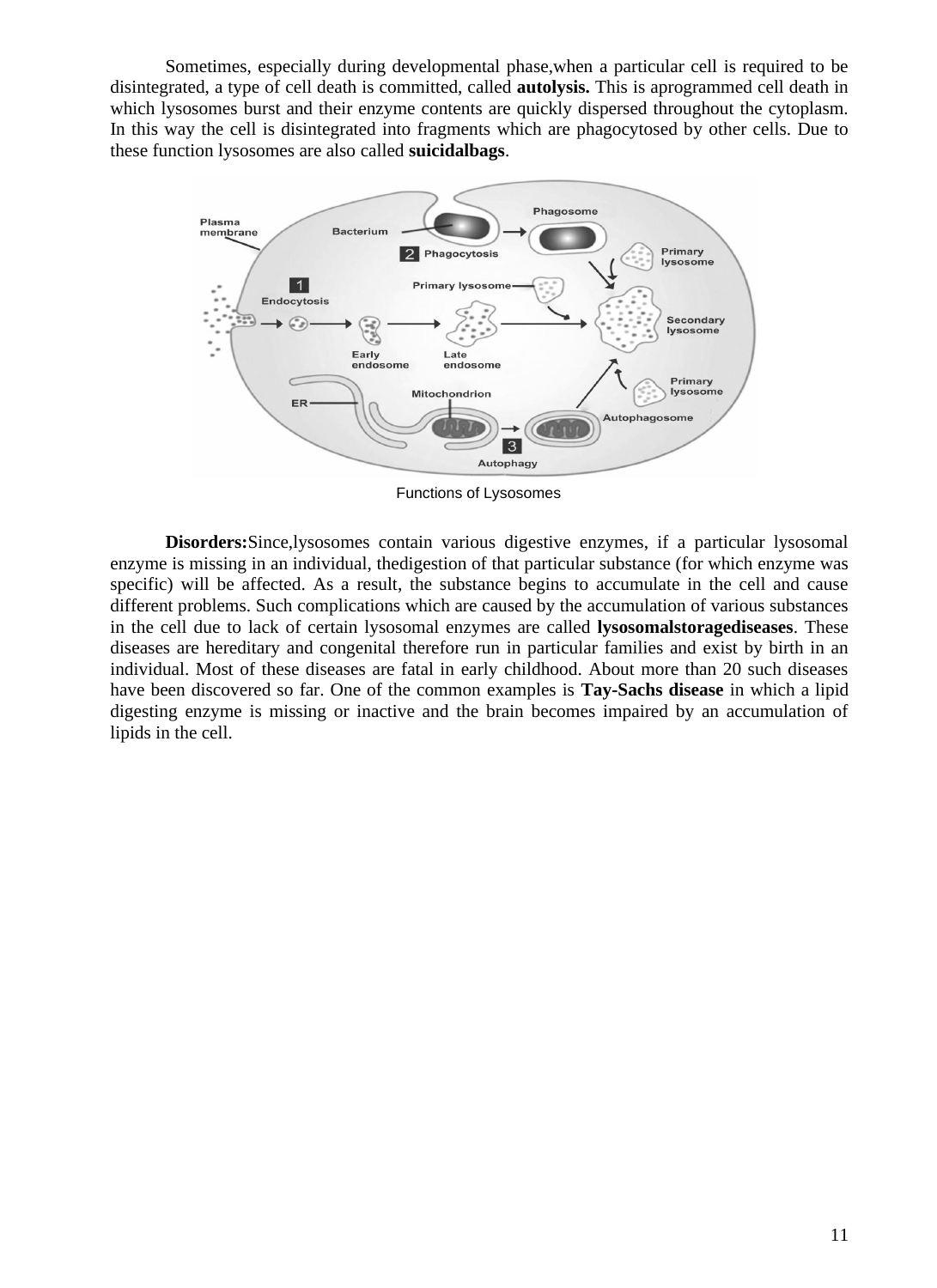b. Describe the chemical composition of nucleotides showing the structural formulae of all components. **(7)**

**Answer: Composition of a nucleotides:** Nucleotides of DNA are called **deoxyribonucleotides** and of RNA are known as **ribonucleotides**. Each nucleotide consists of pentose sugar, a phosphate and a nitrogen containing ring structure called base. The **pentose sugar** in



Components of nucleotides

deoxyribonucleotides is deoxyribose and in ribonucleotides is ribose. **Phosphoric acid** is a common component of both nucleotides which provides acidic properties to DNA and RNA. The nitrogen containing ring structures are called **bases** because of unshared pair of electron on nitrogen atoms, which can thus acquire a proton.

There are two major classes of nitrogenous bases i.e., single ring **pyrimidine** and double ring **purines**. Pyrimidine bases are of three types i.e., cytosine (C), thymine (T) and uracil (U). Thymine is only found in DNA while the uracil is only found in RNA. On the other hand, the purine bases are also of two types i.e., adenine (A) and guanine (G).

During the formation of a nucleotide, first nitrogenous base is linked with 1′ carbon of pentose sugar. Such combination is called **nucleoside**. When a phosphoric acid is linked with 5′ carbon of pentose sugar of a nucleoside, the nucleotide is formed. A nucleotide with one



Structure of a nucleotide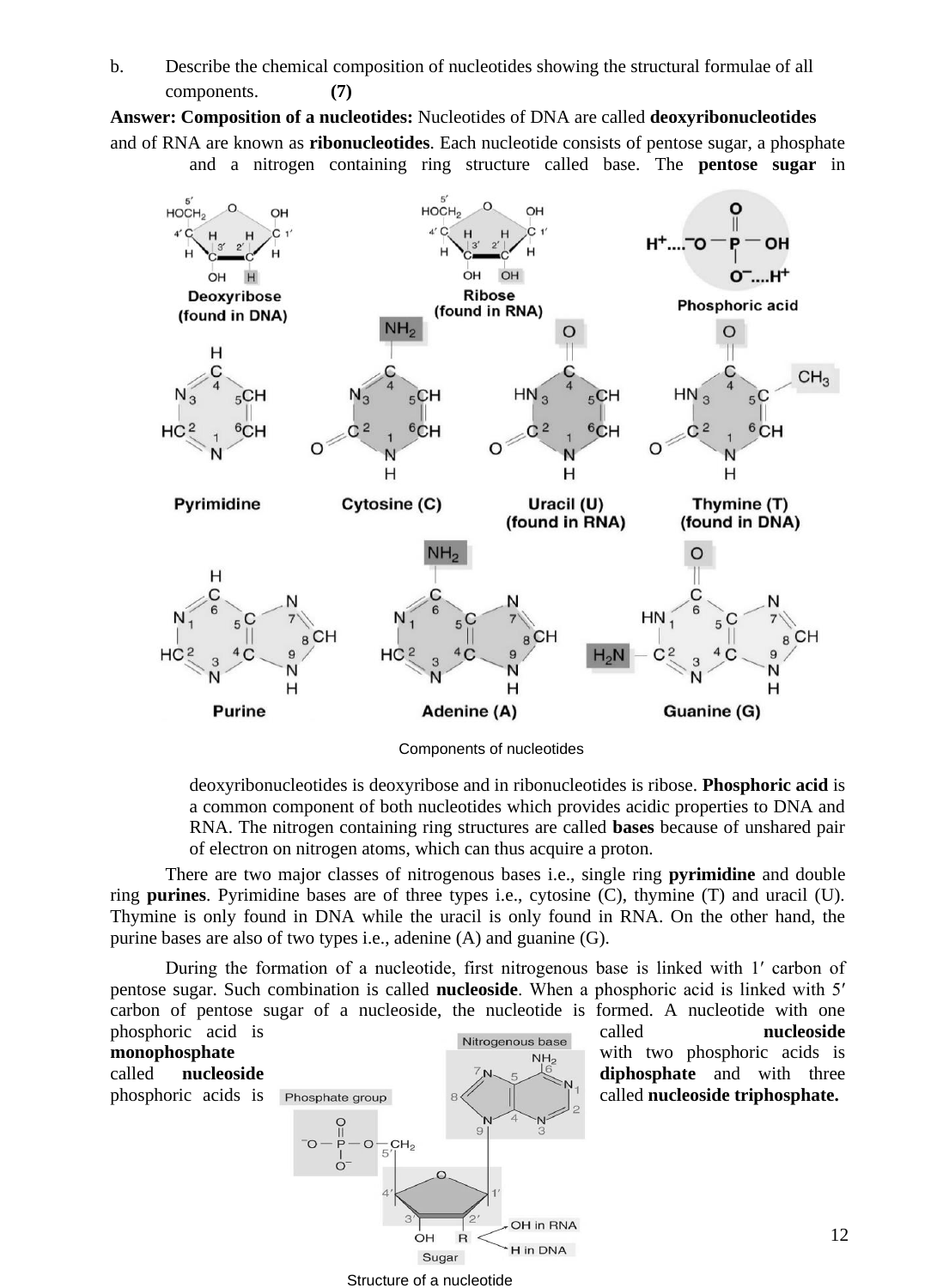#### **Q.4**. a. How CO<sub>2</sub> is converted into glucose during light independent reactions of photosynthesis? **(6)**

#### Answer: **Light Independent Phase (Dark Reaction):**

The light independent phase (dark reaction) takes its name from the fact that light is not directly required for these reactions to occur. This phase requires the availability of NADPH, ATP (the products of light reaction) and  $CO<sub>2</sub>$ . In this phase of photosynthesis, NADPH is used to reduce carbon dioxide while ATP is used to incorporate energy. Finally,  $CO<sub>2</sub>$  is converted into a phosphorylated triose carbohydrate i.e., glyceraldehyde-3-phosphate (G3P) which are later on used to make glucose. Dark reaction generally involves a complicated metabolic pathway, the Calvin cycle or C3 pathway. However, in some plants, in addition to Calvin cycle another metabolic pathway is also involved, called **C4 pathway.** The plants in which only Calvin cycle occurs during dark reaction are called **C3 plants**.

**Calvin cycle:** Calvin cycle term is applied to the series of metabolic reactions in which  $CO<sub>2</sub>$  is reduced to produce G3P.These reactions have been explored by **Melvin Calvin** and coworkers. The Calvin cycle can be divided into three phases, carbon fixation, reduction and regeneration of carbon dioxide acceptor i.e., RuBP.

## **Carbon fixation:**

One of the key substance in this process is a five carbon phosphorylated sugar called **ribulose bisphosphate (RuBP)**. It is generally referred as **CO<sup>2</sup> acceptor** because it is capable of combining with carbon dioxide with the help of Ribulose bisphosphate (RuBP) carboxylase/oxygenase also known as **RuBisCO**. Three intermediate molecules of six carbons are formed during this reaction. These molecules are unstable and exist for such a short time that, they cannot be isolated. Each six carbon breaks down to form two molecules of 3 phosphoglycerate (3-PGA), a phosphorous containing compound with three carbon atoms. Since, the carbon of inorganic compound  $(CO_2)$  becomes the part of organic compound (RuBP) during this phase, hence, it is called **carbon fixation**. As the first stable compound in the Calvin cycle is a three carbon compound(3-PGA) that is why Calvin cycle is also known as **C3 pathway**.

## **Reduction**

In this phase six molecules of 3-phosphoglycerate (3-PGA) react with six ATP molecules, a phosphate from each ATP is transferred to each 3-PGA. In this way, 3-PGA molecules are changed into 1,3-Bisphosphoglycerate. These molecules are then reduced by the hydrogen of NADPH and finally glyceraldehyde 3 phosphate (G3P) molecules are produced. During this reduction process a phosphate group from each 1,3-Bisphosphoglycerate molecule is also given off. There are total six molecules of G3P are produced in this phase but only one molecule is released from the cycle while rest of the five molecules are used to regenerate the CO<sup>2</sup> acceptor molecules in the next phase.

## **Regeneration of CO<sup>2</sup> acceptor**

Five molecules of G3P from the previous phase are used to regenerate the RuBP ( $CO<sub>2</sub>$ ) acceptor) in this phase. These five molecules each containing three carbon atoms undergo a series of reactions in which three molecules of ribulose phosphate (RuP) each containing five carbon atoms are produced. When three molecules of RuP react with three molecules of ATP, a phosphate group from each ATP is transferred to each RuP. Ultimately RuP are converted into RuBP which again participate in the next cycle.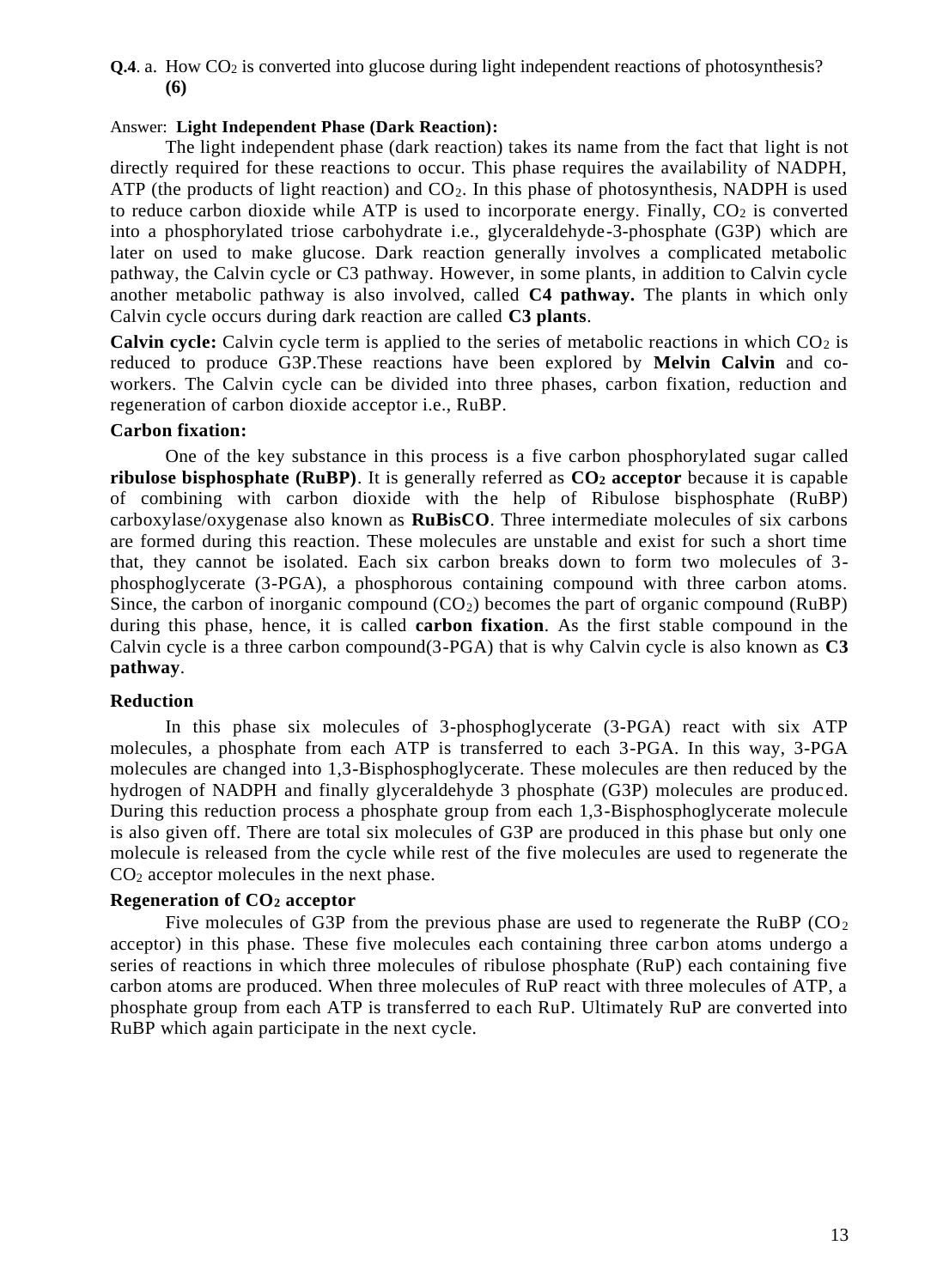The whole process of Calvin cycle indicates that there are three molecules of  $CO<sub>2</sub>$ , six molecules of NADPH (reducing power) and nine molecules of ATP (assimilating power) are used to release just one molecule of G3P form the cycle. However, in order to produce a



glucose molecule, two molecules of G3P are required.

#### **b. Elaborate the life cycle of HIV in human body. (7) Answer: Life Cycle of HIV:**

The primary hosts of HIV are helper T lymphocytes (CD4 or T4 cells). In addition, macrophages and certain brain cells may also be affected. Following steps are involved in the life cycle of HIV. (1) The initial step in the life cycle of HIV is adsorption/attachment which is characterized by the binding of the virion glycoprotein 120 envelope proteins to the CD4 proteins (a receptor) on the surface of T4 cells. (2) Next the fusion of the viral envelope with the cell membrane takes place and the virion enters the cell by endocytosis. Once inside the host cell, the HIV particle sheds its protective coat i.e., **uncoating** occurs. This leaves the single stranded viral RNA in the cytoplasm along with viral enzymes. (3) The enzyme called **reversetranscriptase**  synthesizes a single stranded DNA complementary to virus RNA therefore, called **complementary DNA** (cDNA). (4) After reverse transcription the viral genomic RNA is disintegrated by the ribonuclease (RNAase) enzyme. (5) The single stranded cDNA is replicated to form double stranded cDNA. (6) The double stranded cDNA then integrates into the host cell DNA. Integration is mediated by a virus encoded enzyme integrase**.** (7) The integrated DNA is now called **provirus**. (8 and 9) Viral mRNA is transcribed from the proviral DNA by the host cell RNA polymerase. During **transcription** not only viral mRNAs for different protein are formed but viral genomic RNA is also produced. (10) The viral mRNAs are **translated** by host ribosomes into several large proteins, which are then cleaved by the virus-encoded protease to form the virion structural proteins. (11) The viral components are assembled and **maturevirions** are produced. (12) Finally, the mature virions are gradually **released by budding off** from the host cell and enclosing a portion of host cell membrane around them. In this way host cell size is decreased enough that it becomes non-functional.

Since, helper T cells regulate immunity by enhancing the response of other immune cells so, the decrease in the number of helper T cells causes deficiency of the human immune system. The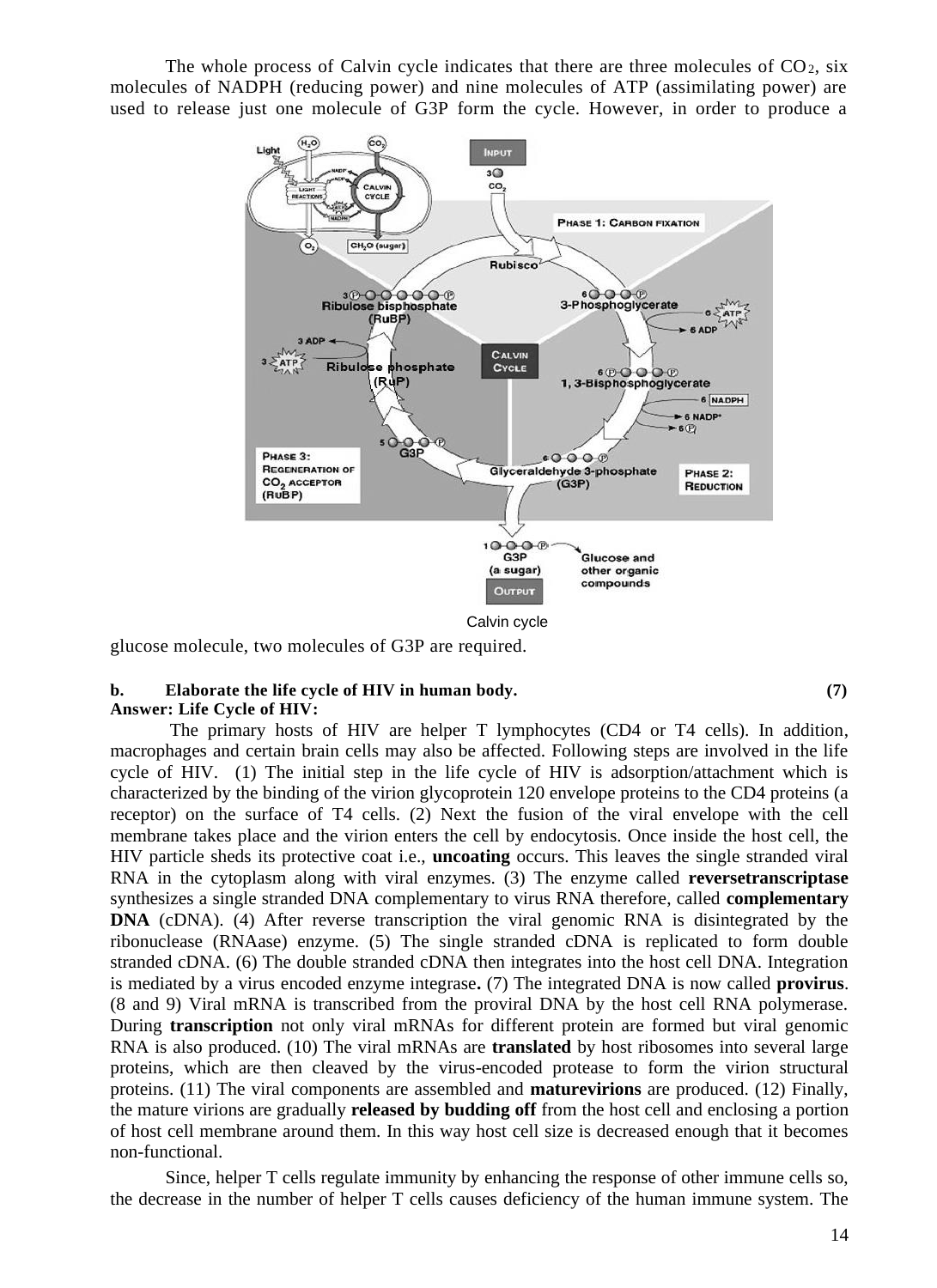virus affects the human immune system, therefore, the virus has been named Human Immunodeficiency Virus (HIV).



Life cycle of HIV 1. Attachment 2. Penetration. 3. Reverse transcription. 4. Breakdown of viral genomic RNA. 5. Replication. 6. Integration. 7. Provirus. 8. and 9. Transcription. 10. Biosynthesis of protein. 11. Maturation. 12. Release.

#### **Q.5. a. How translocation of organic solutes takes place through phloem in plants? (4)** a. **Translocation of organic solutes:**

The movement of prepared food (organic solutes) to different parts of the plant body through phloem tissue is called translocation of organic solutes.

#### **Pattern or direction of translocation**

Like ascent of sap, this movement cannot be characterized as upward or downward movements, because prepared food is to move to different directions. Therefore, in order to define the direction of this movement it is usually said that translocation always occurs from a **source** towards a **sink**. The term source is applied to the area of supply of food such as food manufacturing organ or storage organ (when it supplies the food). The term sink is used for the area of utilization of food such as metabolizing organ or storage organ (when it stores the food). Leaf is purely a source while fruit is particularly a sink on the other hand root and stem act as both source, and sink.

#### **Composition of translocating fluid (Phloem sap)**

The studies of composition of phloem sap have revealed that it consists of 10-25% dry matter. The 90% of this dry matter is sucrose (cane sugar), while remaining are other organic compounds.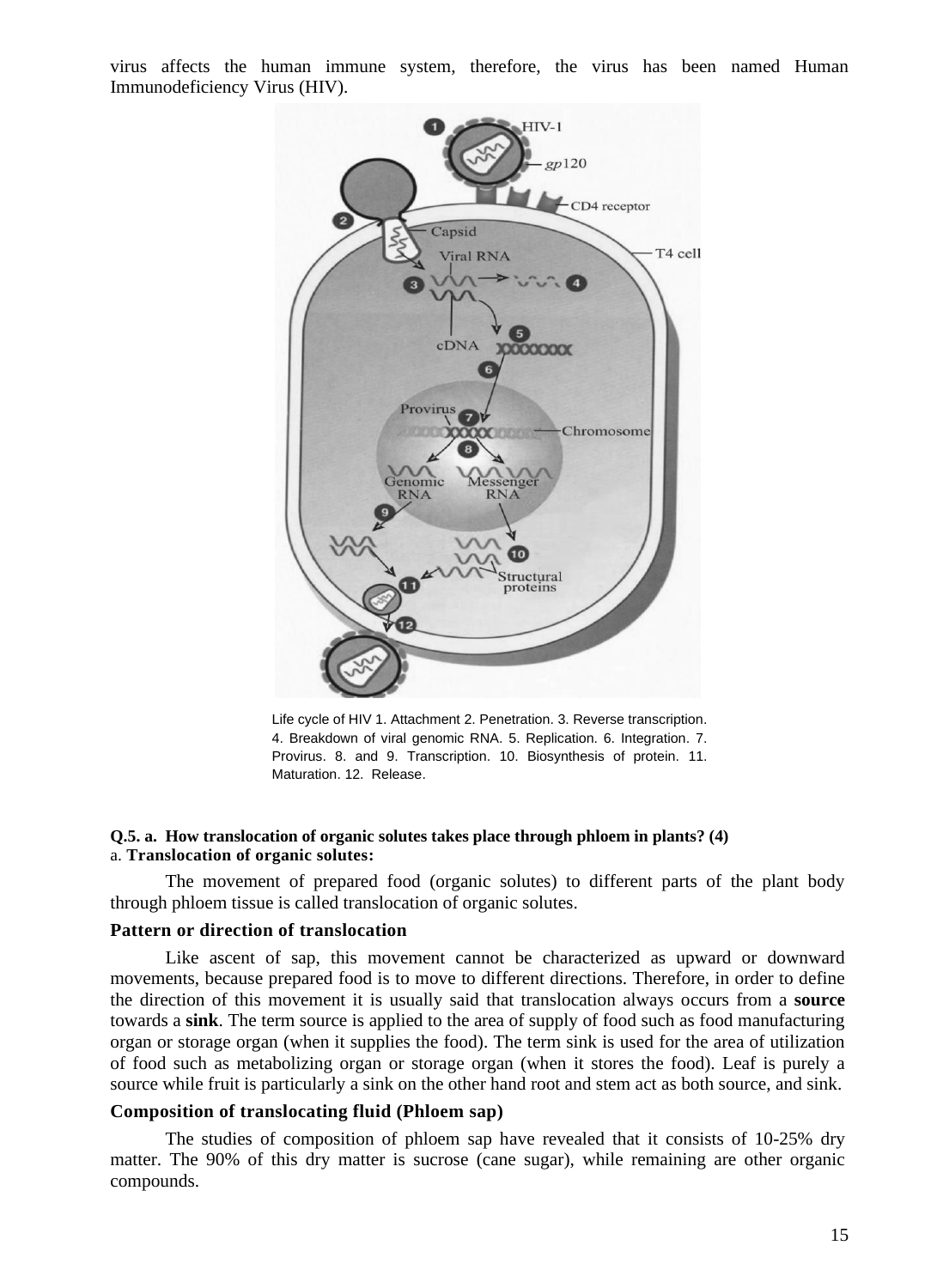#### **Mechanism of translocation**

The most acceptable theory that explains the mechanism of translocation of organic solutes is the **pressure flow** or **mass flow theory**. According to this theory, the sugars produced in **sourceregions**, such as photosynthesizing leaves or storage places are loaded into the phloem's sieve tube elements by the companion cells. The activetransport increases the concentrations of sugars in the phloem, thus water potential is decreased. As a result, water moves to phloem by osmosis from the nearby xylem cells and increases hydrostatic pressure in the phloem cells, which pushes forcibly the sugary solution away from the leaf (**source**). The pressure gradient from source to sink causes translocation from the area of higher hydrostatic pressure (the source) to the area of lower hydrostatic pressure (the sink). When this solution is reached to the sink such as roots, the root cells actively absorb the organic solutes from this solution. The loss of solutes in phloem sap causes an increase in water potential so the water from the phloem flows back to the xylem tubes.



Pressure flow Mechanism for Phloem Transport:

# **b. Discuss the role of stomach in the process of digestion. (4)**

#### Answer: **Functions of stomach:**

Digestion in the stomach can be divided into two types: mechanical digestion and chemical digestion.

**Mechanical digestion**: The mixing action of the stomach walls allows mechanical digestion to occur in the stomach. The smooth muscles of the stomach produce contractions known as **mixing waves**. This is made more efficient by the fact that unlike other region of the alimentary canal the stomach has three layers of smooth muscles. The churning action of the stomach or mixing waves mix the boluses of food with gastric juice. This mixing leads to the production of the thick liquid known as **chyme**.

**Chemical digestion:** Stomach secretions include mucus, hydrochloric acid, gastrin, intrinsic factor and pepsinogen. The mucous cells secrete viscous and alkaline **mucus**. The thick layer of mucous lubricates and protects the epithelial cells of the stomach wall from the damaging effect of the acidic chyme and pepsin. **Parietal cells** in the gastric glands of the pyloric region secrete intrinsic factor and a concentrated solution of hydrochloric acid. **Intrinsic factor** is a glycoprotein that binds with vitamin B12 and makes the vitamin more readily absorbed in the ileum. **Hydrochloric acid** produces the low pH of the stomach, which is normally between 1 and 3, but is usually close to 2. Although the hydrochloric acid secreted into the stomach has a minor digestive effect on digested food, one of its main functions is to kill bacteria that are ingested